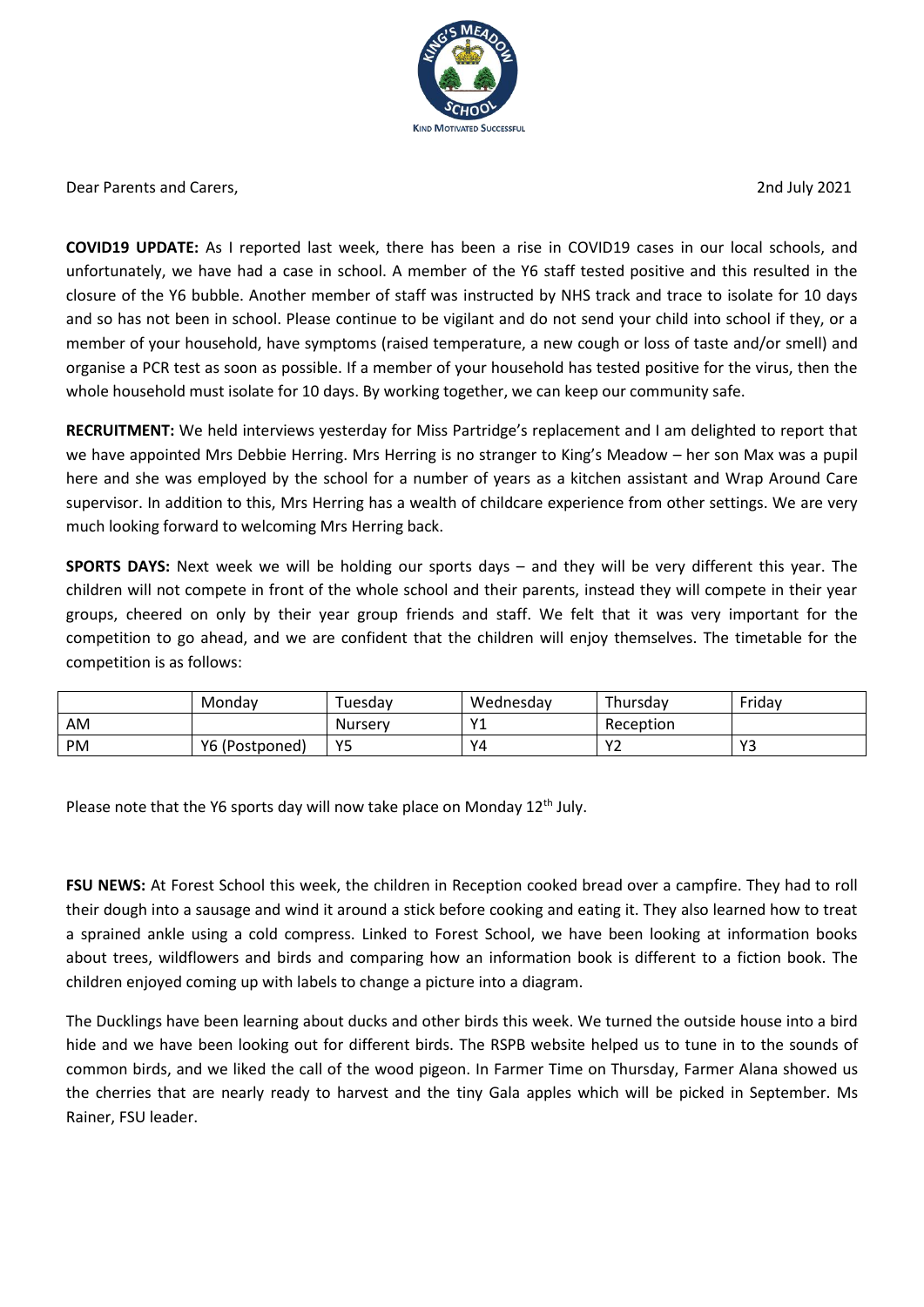**SPELLING AND MATHS BEES:** This term's Spelling Bee takes place on Monday with the Maths Bee on Tuesday. Parents of the finalists will be sent instructions on how to join the event remotely. Good luck to all those participating! The finalists are:

Spelling Bee Finalists

| <b>YR</b> | Avon     |            | <b>Derwent</b> |              | <b>Severn</b> |          | <b>Thames</b> |                  |
|-----------|----------|------------|----------------|--------------|---------------|----------|---------------|------------------|
|           | Sienna H | Joana F    | Tilda R        | Maddy R      | Kate M        | Oscar P  | Alicia M      | Ellyott P        |
|           | Zac O    | Riva B     | Noah H         | Emily P      | Owen L        | Sophie H | Isla S        | Raphael K        |
|           | Jack B   | Tilda A    | James T        | Florence A-H | Mava K        | Taome B  | Alex G        | Hollie B         |
| 4         | Mia S    | Abigail A  | Harry D        | Jack S       | Ava M         | Rania A  | Molly JL      | <b>Bethany F</b> |
|           | Liv B    | Victoria P | Bianca D       | Noah C       | Ali A         | Peter L  | Abby S        | Amelie T         |

Maths Bee Finalists

| ΥR             | Avon       |          | <b>Derwent</b> |          | <b>Severn</b> |             | <b>Thames</b>  |           |
|----------------|------------|----------|----------------|----------|---------------|-------------|----------------|-----------|
|                | Lyla D     | Julian T | Christian M    | David G  | Yasmina S     | Eddie-Ray J | Alicia M       | Immie G   |
|                | Arabella C | Finley M | Noah H         | Eligh B  | Owen L        | Lainey R    | Leo S          | Raphael K |
|                | Jack B     | Tilda A  | James T        | Finley H | Abigail A     | Jessica W   | Keavy W        | Peyton P  |
| $\overline{4}$ | William C  | Mia S    | Mathew B       | Eddie H  | Luke P        | Yousef M    | <b>Tyger T</b> | Harry S   |
|                | Liv B      | Issy B   | Charlie E      | Noah C   | Devon H-R     | Harrison L  | Sammy S        | Amelie T  |
| 6              | Ellie A    | Riley J  | Josh D         | Elissa C | Dennis M      | Jessica S   | Adam A         | Tom M     |

**MATHS AND READING CHAMPIONS:** The Maths and Reading champions will be receiving a treat next week- well done to everyone. They are:

| Year           | <b>Reading Champions</b> | <b>Mathletics Champions</b> |
|----------------|--------------------------|-----------------------------|
| Reception      | George S                 | N/A                         |
|                | Rowan B                  |                             |
|                | Aria C                   |                             |
| 1              | Alicia M                 | Christian M                 |
|                | Kate S                   | Dawid B                     |
| $\overline{2}$ | Hollie L                 | Sophie H                    |
|                | Isla S                   | Oscar F                     |
| 3              | Freddie D                | Emanuella M                 |
|                | Tyler H                  | Maisee L                    |
| 4              | Molly JL                 | Luke P                      |
|                | Abigail A                | Yousef M                    |
| 5              | Aimee C                  | Peter L                     |
|                | Abigail S                | Liv B                       |
| 6              | Imogen J                 | <b>Riley W</b>              |
|                | <b>TBC</b>               | Olivia T                    |

**TIMES TABLE COMPETITION:** Friday evening saw the end of the local schools' times table competition and I am so happy to say that King's Meadow managed to answer 403,732 times tables correct in five days! This put us in first place for the total amount of points scored and 29,000 above our closest rival! A special congratulations to the students of Penguin Class who, on average, scored more points than any other class in Bicester and this was led by Harry S who scored 20,814 on his own! Times Table Rockstars will be available over the summer to all children in years 1-6 for that extra little practise ready for September. Regular practise is so important to ensure the children are fluent in their times table facts. Mr Cox, Maths Coordinator